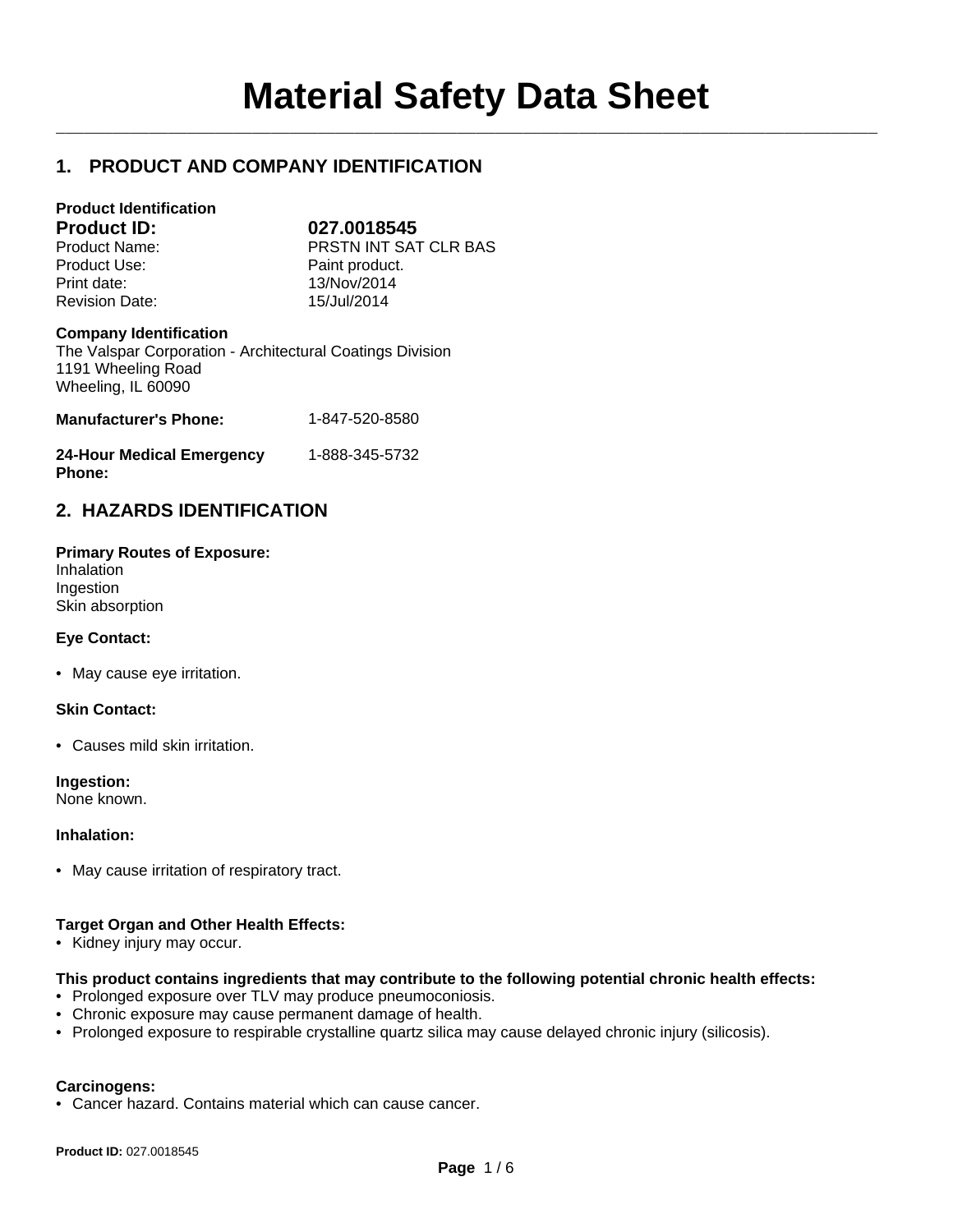# **3. COMPOSITION / INFORMATION ON HAZARDOUS INGREDIENTS**

| <b>Ingredient Name</b><br>CAS-No. | Approx.<br>Weight % | <b>Chemical Name</b>     |
|-----------------------------------|---------------------|--------------------------|
| <b>PROPRIETARY INERT</b>          | $15 - 10$           | <b>PROPRIETARY INERT</b> |
| <b>SILICA</b><br>14808-60-7       | 1 - 5               | QUARTZ (Si02)            |

If this section is blank there are no hazardous components per OSHA guidelines.

# **4. FIRST AID MEASURES**

## **Eye Contact:**

Get medical attention, if symptoms develop or persist. Immediately flush eye(s) with plenty of water.

#### **Skin Contact:**

Wash off with plenty of water.

#### **Ingestion:**

Get medical attention if symptoms occur

#### **Inhalation:**

Move to fresh air. Get medical attention, if symptoms develop or persist.

## **Medical conditions aggravated by exposure:**

Any respiratory or skin condition.

# **5. FIRE FIGHTING MEASURES**

| Flash point (Fahrenheit):        | 205                                              |
|----------------------------------|--------------------------------------------------|
| Flash point (Celsius):           | 96                                               |
| Lower explosive limit (%):       | not determined                                   |
| Upper explosive limit (%):       | not determined                                   |
| Autoignition temperature:        | not determined                                   |
| Sensitivity to impact:           | no                                               |
| Sensitivity to static discharge: | Sensitivity to static discharge is not expected. |
| Hazardous combustion products:   | See Section 10.                                  |

## **Unusual fire and explosion hazards:**

None known.

## **Extinguishing media:**

Carbon dioxide, dry chemical, foam and/or water fog.

#### **Fire fighting procedures:**

Firefighters should be equipped with self-contained breathing apparatus and turn out gear. Keep containers and surroundings cool with water spray.

# **6. ACCIDENTAL RELEASE MEASURES**

#### **Action to be taken if material is released or spilled:**

Ventilate the area. Contain spillage, soak up with non-combustible absorbent material, (e.g. sand, earth, diatomaceous earth, vermiculite) and transfer to a container for disposal according to local / national regulations (see section 13). Avoid contact with eyes.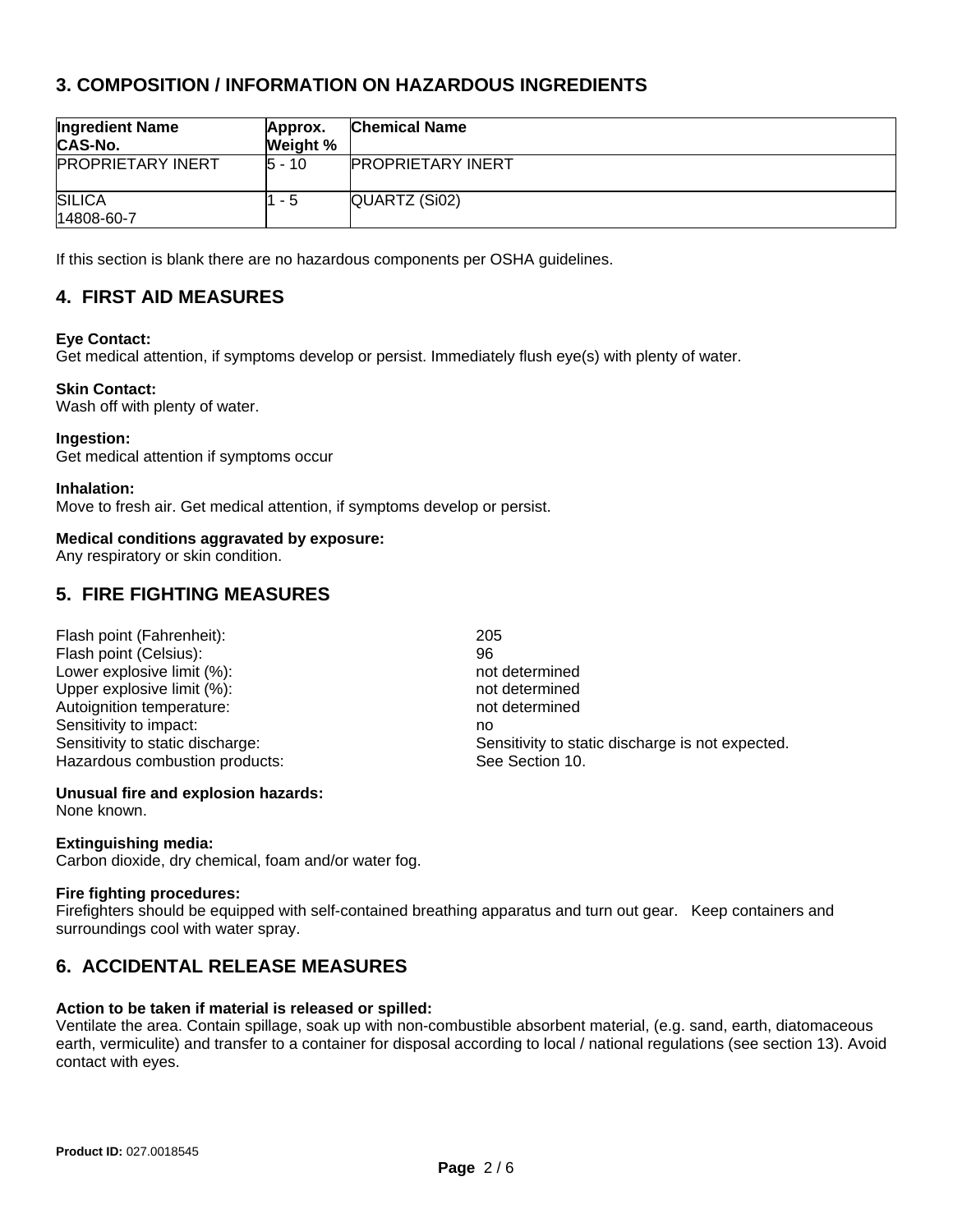# **7. HANDLING AND STORAGE**

# **Precautions to be taken in handling and storage:**

Keep container closed when not in use. Do not freeze. Since emptied containers may contain product residue, follow all label warnings, even after container is emptied. Do not cut, drill, grind, or weld on or near this container.

# **8. PERSONAL PROTECTIVE EQUIPMENT AND EXPOSURE CONTROLS**

## **Personal Protective Equipment**

## **Eye and face protection:**

Wear safety glasses or goggles to protect against exposure.

#### **Skin protection:**

Appropriate chemical resistant gloves should be worn.

#### **Respiratory protection:**

If exposure cannot be controlled below applicable limits, use the appropriate NIOSH approved respirator such as an air purifying respirator with organic vapor cartridge and dust/mist filter. Consult the respirator manufacturer's literature to ensure that the respirator will provide adequate protection. Read and follow all respirator manufacturer's instructions.

#### **Ventilation**

Use only in well-ventilated areas. Ensure adequate ventilation, especially in confined areas.

## **Exposure Guidelines**

## **OSHA Permissible Exposure Limits (PEL's)**

| <b>Ingredient Name</b>   | Approx.  | <b>TWA (final)</b>                   | <b>Ceilings limits (final)</b> | <b>Skin designations</b> |
|--------------------------|----------|--------------------------------------|--------------------------------|--------------------------|
| <b>CAS-No.</b>           | Weight % |                                      |                                |                          |
| <b>PROPRIETARY INERT</b> | 5 - 10   | 15 mg/m <sup>3</sup> TWA dust        |                                |                          |
|                          |          | total                                |                                |                          |
|                          |          | 5 mg/m <sup>3</sup> TWA respirable   |                                |                          |
|                          |          | fraction                             |                                |                          |
| <b>SILICA</b>            | - 5      | $(30)/(%SiO2 + 2)$ mg/m <sup>3</sup> |                                |                          |
| 14808-60-7               |          | TWA, total dust                      |                                |                          |
|                          |          | $(250)/(%SiO2 + 5)$ mppcf            |                                |                          |
|                          |          | TWA, respirable fraction             |                                |                          |
|                          |          | $(10)/(%SiO2 + 2)$ mg/m <sup>3</sup> |                                |                          |
|                          |          | TWA, respirable fraction             |                                |                          |

## **ACGIH Threshold Limit Value (TLV's)**

| <b>Ingredient Name</b><br><b>CAS-No.</b> | Approx.<br>Weight % | <b>TWA</b>                                                                                                                       | <b>STEL</b> | <b>Ceiling limits</b> | <b>Skin</b><br>designations |
|------------------------------------------|---------------------|----------------------------------------------------------------------------------------------------------------------------------|-------------|-----------------------|-----------------------------|
| <b>PROPRIETARY INERT</b>                 | 5 - 10              | 2 mg/m <sup>3</sup> TWA<br>particulate matter<br>containing no<br>asbestos and <1%<br>crystalline silica,<br>respirable fraction |             |                       |                             |
| <b>SILICA</b><br>14808-60-7              | - 5                 | $0.025$ mg/m <sup>3</sup> TWA<br>respirable fraction                                                                             |             |                       |                             |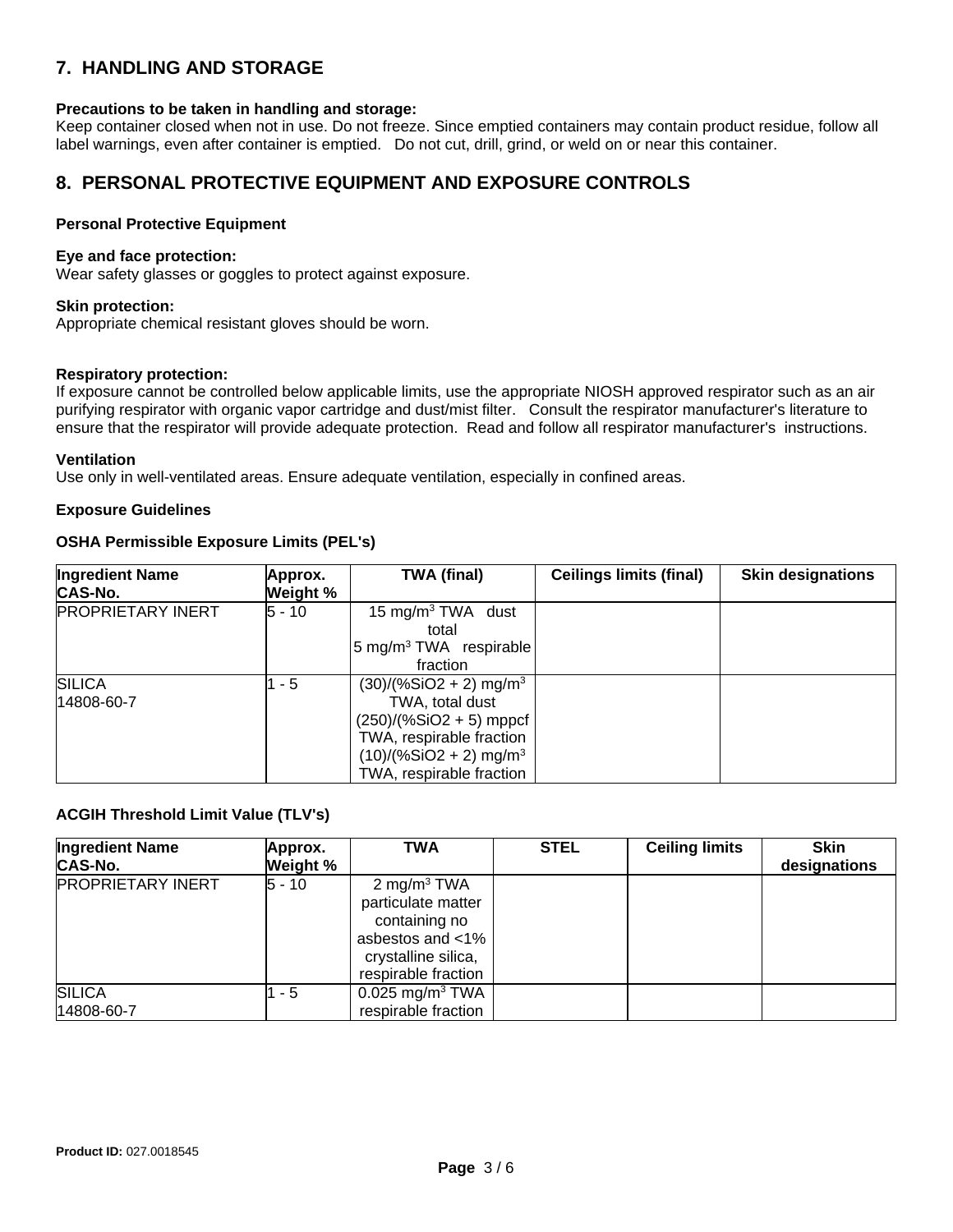# **9. PHYSICAL PROPERTIES**

Odor:  $\blacksquare$  Normal for this product type. Physical State: liquid pH: not determined Vapor pressure: 24 mmHg @ 77ºF (25ºC) Vapor density  $(air = 1.0)$ : 0.6 Boiling point: 212°F (100°C) Solubility in water: not determined Coefficient of water/oil distribution: not determined Density (lbs per US gallon): 9.28 Specific Gravity: 1.11 Evaporation rate (butyl acetate  $= 1.0$ ): 0.1 Flash point (Fahrenheit): 205 Flash point (Celsius): 96 Lower explosive limit (%):<br>
Upper explosive limit (%):<br>
Upper explosive limit (%): Upper explosive limit (%):<br>
Autoianition temperature:<br>
autoianition temperature:<br>
and the most determined Autoignition temperature:

# **10. STABILITY AND REACTIVITY**

Stability: Stability: Stable under normal conditions. Conditions to Avoid: None known. Incompatibility:  $\qquad \qquad$  Incompatibility: Hazardous Polymerization: None anticipated.

Hazardous Decomposition Products: Silicon dioxide. Carbon monoxide and carbon dioxide. Metal oxide fumes.

**Sensitivity to static discharge:** Sensitivity to static discharge is not expected.

# **11. TOXICOLOGICAL INFORMATION**

| <b>Ingredient Name</b><br>CAS-No. | Approx.<br>Weight % | NIOSH - Selected LD50s and LC50s |
|-----------------------------------|---------------------|----------------------------------|
| <b>SILICA</b>                     | l1 - 5              | $=$ 500 mg/kg Oral LD50 Rat      |
| 14808-60-7                        |                     |                                  |

# **Mutagens/Teratogens/Carcinogens:**

Cancer hazard. Contains material which can cause cancer.

Contains crystaline silica. The IARC has determined that crystaline silica inhaled in the form of quartz or cristobablite from occupational sources is carcinogenic to humans (group 1). Refer to IARC monograph 68 in conjunction with the use of these materials. Risk of cancer depends on the duration and level of exposure. In coatings products, risk is due primarily to inhalation of sanding dusts or respirable particles in spray mists. The NTP has also determined that crystaline silica is a known human carcinogen in the form of fine, breathable particles. Risk of cancer depends on duration and level of exposure in coatings products, risk is due primarily to inhalation of sanding dust or respirable particles in spray mist.

| <b>Ingredient Name</b>      | Approx.  | California Prop 65 - Reproductive | California Prop 65 - Carcinogen                 |
|-----------------------------|----------|-----------------------------------|-------------------------------------------------|
| CAS-No.                     | Weight % | (Female)                          |                                                 |
| <b>SILICA</b><br>14808-60-7 | 1 - 5    |                                   | initial date 10/1/88 -<br>Listed.<br>carcinogen |

| <b>Ingredient Name</b><br><b>CAS-No.</b> | Approx.<br>Weight % | <b>Evidence</b>     | IARC Group 1 - Human   IARC Group 2A - Limited <br><b>Human Data</b> | <b>IARC Group 2B -</b><br>l Sufficient Animal Data l |
|------------------------------------------|---------------------|---------------------|----------------------------------------------------------------------|------------------------------------------------------|
| <b>SILICA</b>                            | 1 - 5               | Monograph 68 [1997] |                                                                      |                                                      |
| 14808-60-7                               |                     |                     |                                                                      |                                                      |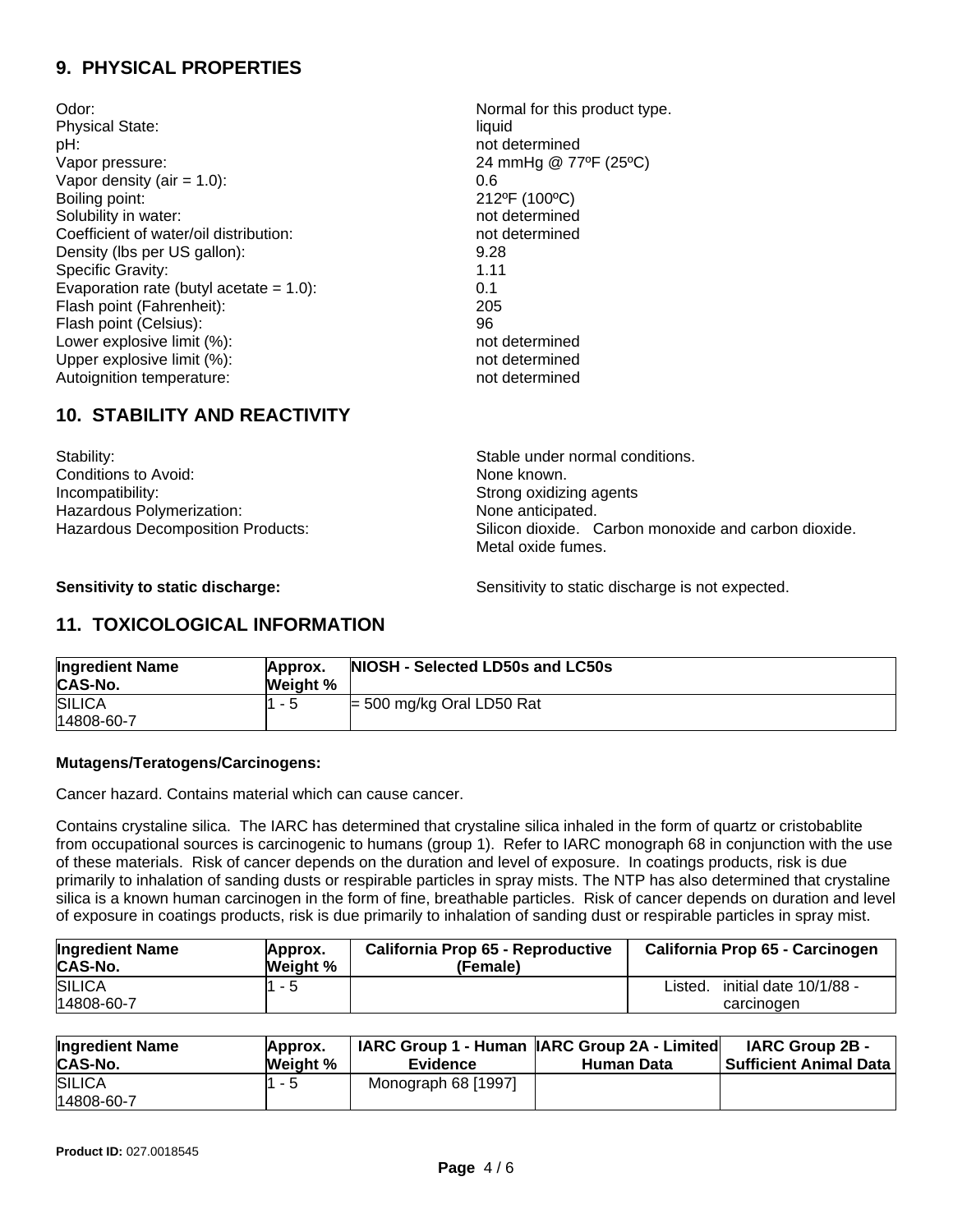| <b>Ingredient Name</b><br><b>CAS-No.</b> | Approx.<br>Weight % | <b>NTP Known Carcinogens</b> | <b>NTP Suspect Carcinogens</b> |
|------------------------------------------|---------------------|------------------------------|--------------------------------|
| <b>SILICA</b>                            | 1 - 5               | Known Human Carcinogen       |                                |
| 14808-60-7                               |                     |                              |                                |

| <b>Ingredient Name</b><br><b>CAS-No.</b> | Approx.<br>Weight % | <b>OSHA - Hazard</b><br><b>Communication</b><br><b>Carcinogens</b> | <b>OSHA - Specifically</b><br><b>Regulated Carcinogens</b> | <b>ACGIH Carcinogens</b> |
|------------------------------------------|---------------------|--------------------------------------------------------------------|------------------------------------------------------------|--------------------------|
| <b>SILICA</b>                            | 1 - 5               | Present                                                            |                                                            | A2 Suspected Human       |
| 14808-60-7                               |                     |                                                                    |                                                            | Carcinogen               |

# **12. ECOLOGICAL DATA**

No information on ecology is available.

# **13. DISPOSAL CONSIDERATIONS**

Disposal should be made in accordance with federal, state and local regulations.

# **14. TRANSPORTATION INFORMATION**

#### **U.S. Department of Transportation**

UN ID Number (msds):<br>
Proper Shipping Name: National School (Martin Bally) PAINT, N PAINT, NOT REGULATED

#### **U.S Hazmat and/or International DG shipment exceptions**

The supplier may apply one of the following exceptions: Combustible Liquid, Consumer Commodity, Limited Quantity, Viscous Liquid, Does Not Sustain Combustion, or others, as allowed under 49CFR Hazmat Regulations. Please consult 49CFR Subchapter C to ensure that subsequent shipments comply with these exceptions.

## **Reportable Quantity Description:**

| International Air Transport Association (IATA):<br>Proper shipping name: | NOT REGULATED |  |
|--------------------------------------------------------------------------|---------------|--|
| <b>International Maritime Organization (IMO):</b>                        |               |  |
| Proper shipping name:                                                    | NOT REGULATED |  |
| <b>Marine Pollutant</b>                                                  | Nο            |  |

# **15. REGULATORY INFORMATION**

## **U.S. FEDERAL REGULATIONS:**

#### **SARA 311/312 Hazard Class:**

| yes |
|-----|
| yes |
| no  |
| no  |
| no  |
|     |

# **U.S. STATE REGULATIONS:**

#### **Right to Know:**

The specific chemical identity of a component may be withheld as a trade secret under 34 Pennsylvania Code, Chapter 317.